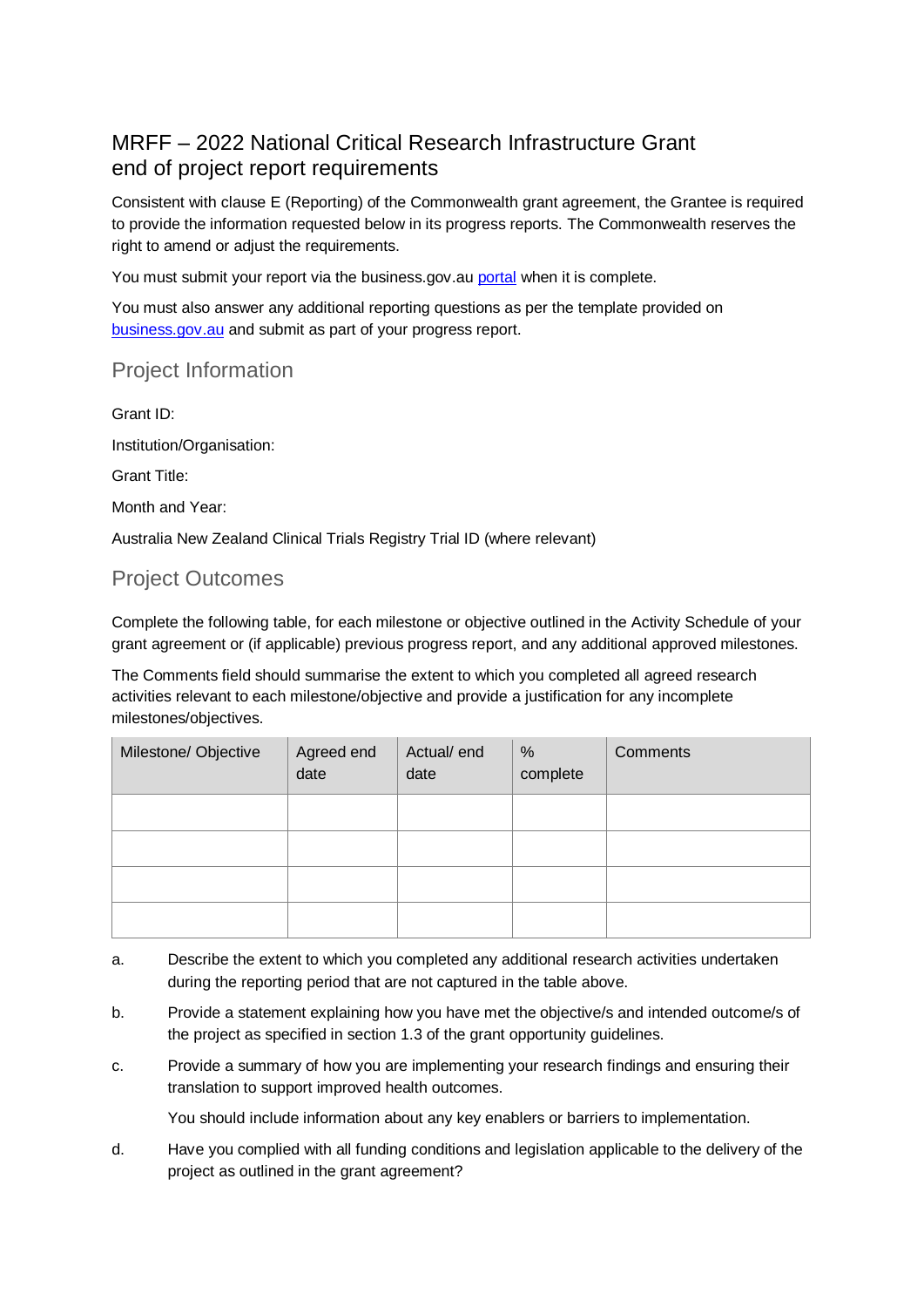If not, explain why.

Complete the following table if your grant involved identifying, supporting and working in partnership with selected organisations to progress their own research project/s. If any of the projects are not completed, explain why.

This applies to grants where the funded organisation is responsible for supporting research projects led by other organisations.

| Partner<br>Organisation | Project<br>Title | Summary<br>of Project | Lead<br>Researcher | Grant<br><b>Funds</b><br>Provided | <b>Start</b><br>Date of<br>Project | % Project<br>Complete |
|-------------------------|------------------|-----------------------|--------------------|-----------------------------------|------------------------------------|-----------------------|
|                         |                  |                       |                    |                                   |                                    |                       |

#### Project expenditure

a. Provide details of all expenditure incurred for the project

Expenditure should be divided into the same categories as the budget in your grant agreement. The table should indicate total budgeted and actual expenditure for the project. The Comments field should justify any differences between the budgeted and actual expenditure.

If you are registered for GST, enter the GST exclusive amount. If you are not registered for GST, enter the GST inclusive amount. We may ask you to provide evidence of costs incurred. Refer to the grant opportunity guidelines or contact us if you have any questions about expenditure.

| Expenditure Item | Budget (AUD) | Actual (AUD) | <b>Comments</b> |
|------------------|--------------|--------------|-----------------|
|                  |              |              |                 |

- b. Provide a statement confirming the eligibility of expenditure incurred for the project. If grant funds have been used to cover costs for ineligible items, explain why.
- c. Provide details of any partner contributions received for the project.

The Comments field should indicate whether each contribution has been made as expected. If not, describe the impact on the delivery of the Research Activity.

| Name of Partner | <b>Type of Contribution</b> | Value of Contribution | Comments |
|-----------------|-----------------------------|-----------------------|----------|
|                 |                             |                       |          |

### Project Evaluation

The [MRFF Monitoring, Evaluation and Learning Strategy](https://www.health.gov.au/resources/publications/mrff-monitoring-evaluation-and-learning-strategy-2020-21-to-2023-24) was published in November 2020.

Complete the following table for each outcome or result against which your contribution to the Measures of Success for the MRFF is being evaluated, as specified in the Measures of Success statement provided with your application.

For each Measure of Success, the table should:

a. list each outcome/result (one per row), including a quantitative or qualitative description of the target that will indicate its achievement or completion